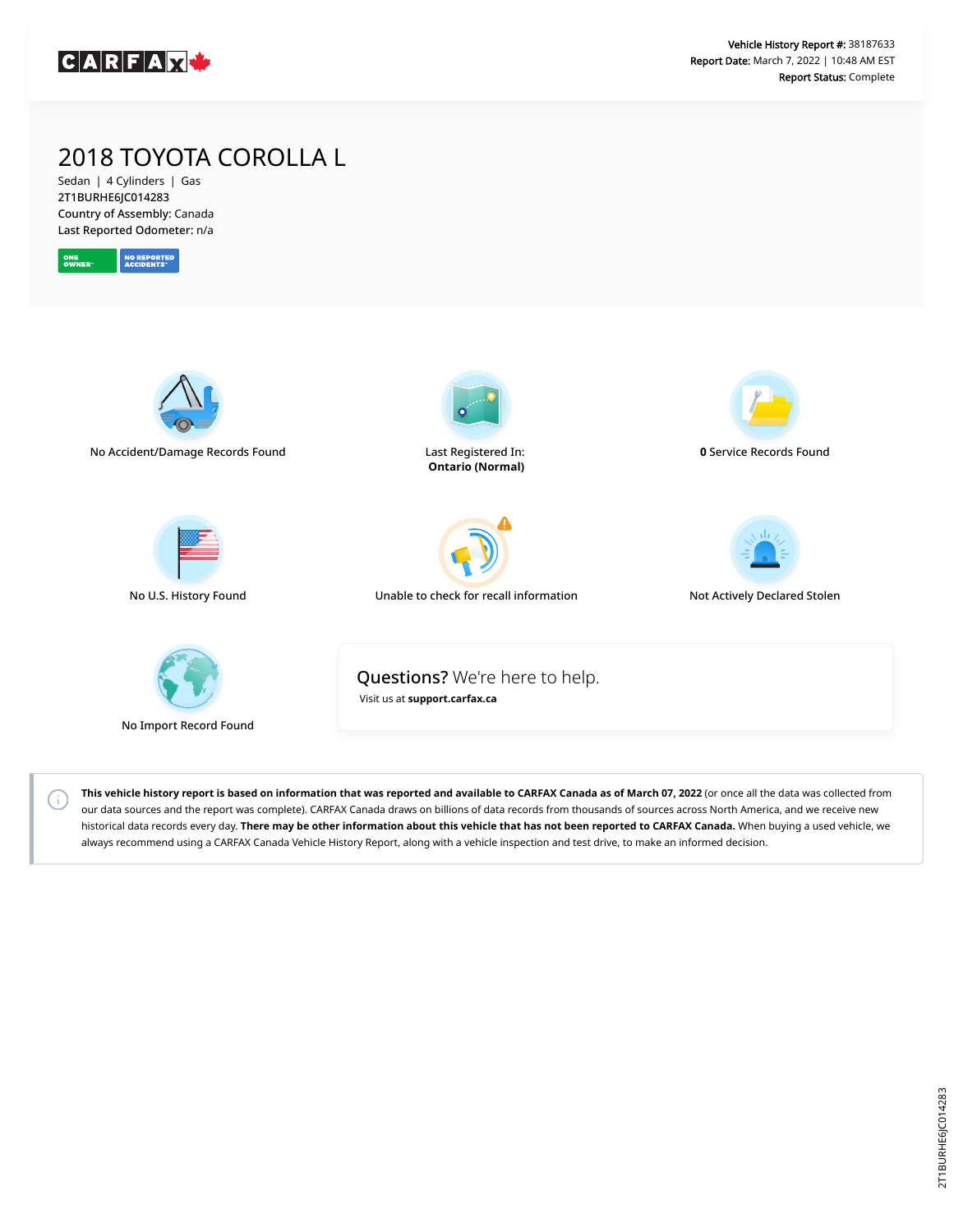#### **Vehicle History Report**

# Accident/Damage

**There are no accidents/damage reported on this vehicle.** 

#### Registration

 This vehicle has been registered in the province of **Ontario** in **Canada** with **Normal** branding. **We checked for:** Inspection Required, Normal, Non-repairable, Rebuilt, Salvage and Stolen.

### Open Recalls

A We are unable to check for recall information on this vehicle. Please visit TOYOTA's website for the most current recall information on this, or any, TOYOTA vehicle **[https://www.toyota.ca/toyota/en/owners/recalls.](https://www.toyota.ca/toyota/en/owners/recalls)**

#### Stolen Vehicle Check

**This vehicle is not actively declared stolen.** 

#### Detailed History

| <b>DATE</b> | <b>ODOMETER</b> | <b>SOURCE</b>                          | <b>RECORD TYPE</b> | <b>DETAILS</b>                                           |
|-------------|-----------------|----------------------------------------|--------------------|----------------------------------------------------------|
| 2017 Nov 21 |                 | Motor Vehicle Dept.<br>Ontario, Canada | Canadian Renewal   | Registration Issued or Renewed<br>First Owner Reported   |
| 2018 Aug 20 |                 | Motor Vehicle Dept.<br>Ontario, Canada | Canadian Renewal   | Registration Issued or Renewed<br>Previous Use: Personal |
| 2019 Aug 22 |                 | Motor Vehicle Dept.<br>Ontario, Canada | Canadian Renewal   | Registration Issued or Renewed<br>Previous Use: Personal |
| 2020 Aug 21 |                 | Motor Vehicle Dept.<br>Ontario, Canada | Canadian Renewal   | Registration Issued or Renewed<br>Previous Use: Personal |
| 2021 Aug 20 |                 | Motor Vehicle Dept.<br>Ontario, Canada | Canadian Renewal   | Registration Issued or Renewed<br>Previous Use: Personal |



**CARFAX Canada One Owner™ Badge**

The CARFAX Canada One Owner<sup>w</sup> badge that is based on the registration information reported to CARFAX Canada. The badge is available for personal and commercial vehicles that have only been registrared in the provinces of Brunswick, or PEI.

**CARFAX Canada No Reported Accidents™ Badge**

rted Accidents™ badge is based on the damage records and/or branding information reported to CARFAX Canada. The badge is available for personal vehicles that have only been registered in Canada, and were not, at the time

This vehicle history report of the multiple data sources. It is not always possible for CARFAX Canada ULC or is source data providers to build complete information on any one vehicle. For example, there may be other this e data providers on the man and the manufaction of the reports are reported are provided strictly on an as-is where-is bais, and CARFAX Canada and its source data providers shall be lable for any osses, expenses or damages i any delay or buy on the man information. Other information about the vehicle that is the subject matter of this vehicle histoy report, including problems, may othan we been reported to CARFAX (analy Scheme in the search of Canada. **Conditions**